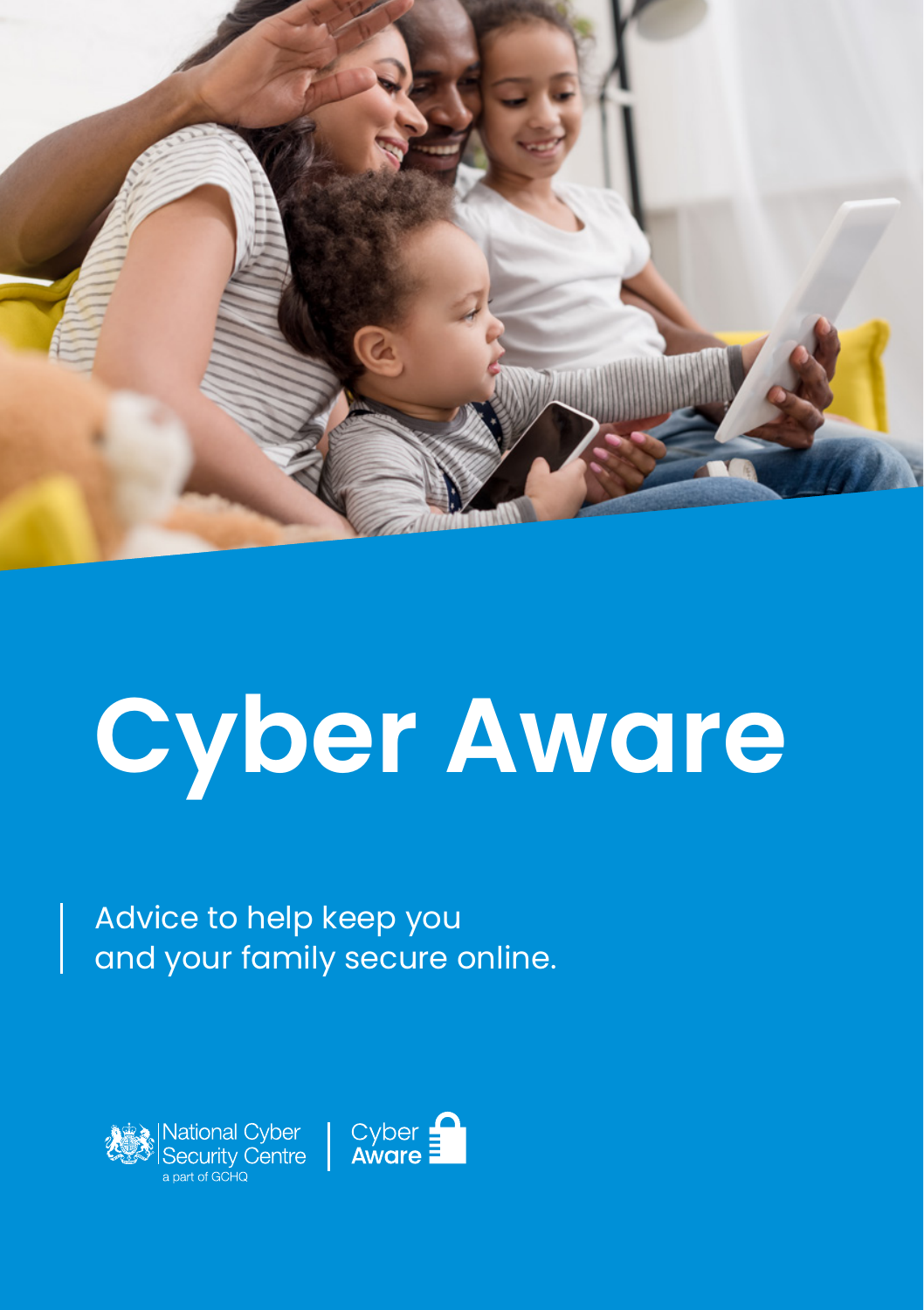# **Six Actions to Improve Your Cyber Security**

**Just like locking your front door before you go outside, it's important to protect your information and devices before you go online.** 

# **Improve your password security**

Passwords are the gateway to your accounts. Here are three actions to make your passwords work harder to protect you.

#### **Create a separate email password 1**

Your inbox contains lots of important information about you. So, if a hacker gets into your email, they could get into all your accounts that are linked to it. Create a strong email password and make sure it's different to all your others.

## **Create strong passwords using three random words 2**

Hackers can easily guess weak, short passwords. Use three words that are memorable to you, but are difficult to guess e.g. BlueJamDance, to make a strong password.

Hackers will try many different versions of words (Liverpool, L1verpool1, liverp00l!), so use three random words even when you need to add numbers or special characters e.g. BlueJ@mDance1.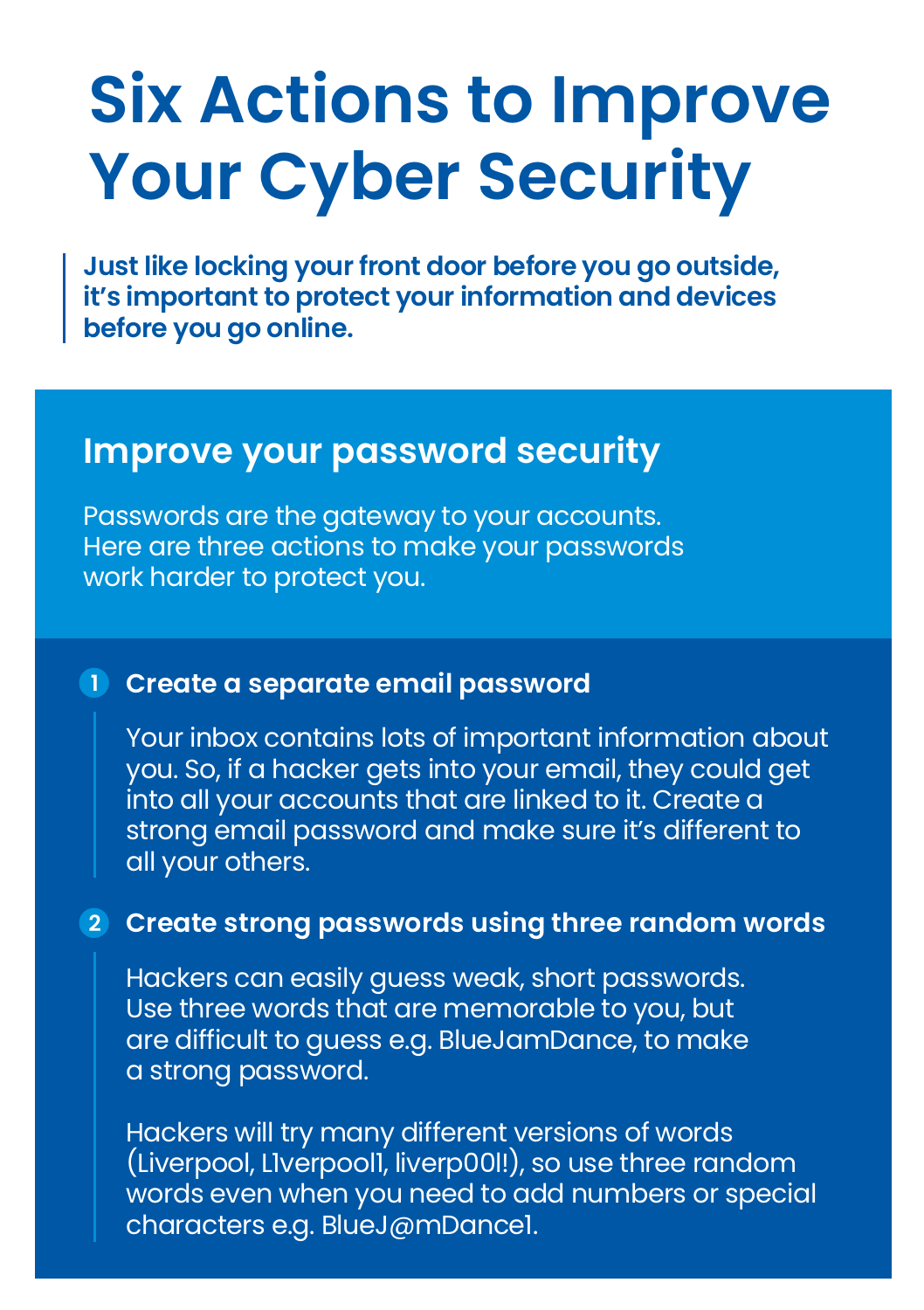### **Save passwords in your browser 3**

Remembering passwords can be challenging because different websites have different rules. And it's important to have separate passwords for your most important accounts like email.

Your internet browser will often give you the option to remember your passwords for you. This is a safe way to store your passwords, helping you to create stronger and different passwords without having to remember them all.

# **Add extra protection**

Now you've got your passwords sorted, you're ready to take cyber security to the next level.

# **Turn on two-factor authentication (2FA) 4**

2FA is free. And it will stop hackers getting into your account even if they have your password. 2FA (also known as 2-step verification, or multi-factor authentication) simply means you'll be prompted for a second piece of information when signing into your account – usually a code which will be sent via text or email.

### **Update your devices 5**

Tech companies are continually working to fix vulnerabilities in their software. So, when you receive prompts to update your devices don't ignore them. They contain important fixes which will help keep hackers out. You can make things even simpler by turning on automatic updates.